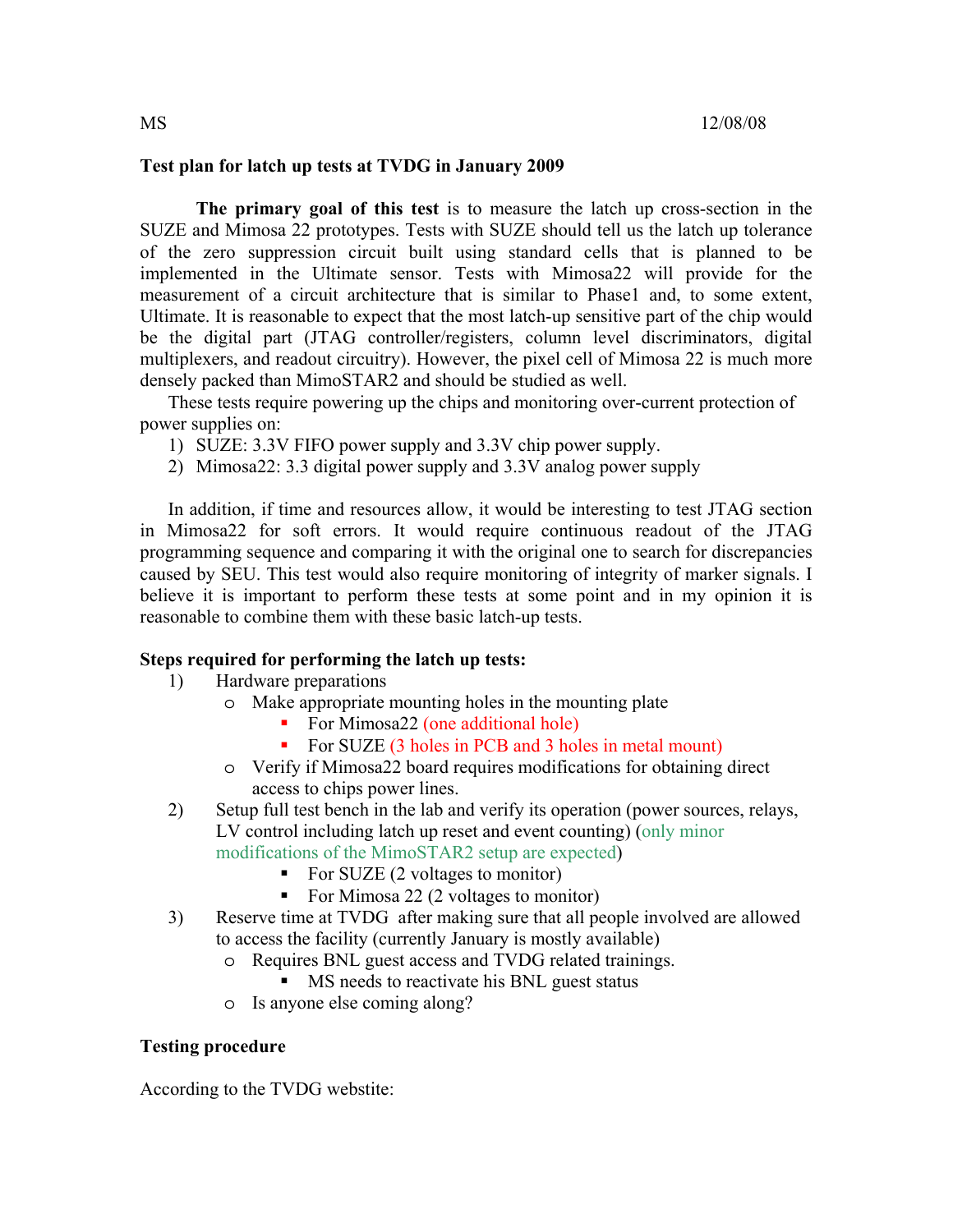*Typically, it takes about 5 minutes to pump the Test Chamber down to operating vacuum. It takes about 15 minutes to change the energy of a given beam and between 30 and 40 minutes to change to a different ion.* 

Our experience with TVDG from 2006 and MimoSTAR2 tests is that the vacuum is indeed obtained very quickly. In addition, as I recall, the ion targets can rotate and a selection between different ions in one target is faster than 40 min for the given set of ions.

Previously, we observed latch-ups in MimoSTAR2 for the following ion beams: Cl-35, Ni-58, Br-81, I-127, Au-197 (LET:  $\sim$ 12,  $\sim$ 30,  $\sim$ 40,  $\sim$ 56,  $\sim$ 64. We also observed soft upsets for O-16, F-19, Si-28, Cl-35 (LET:  $\sim$ 3,  $\sim$ 5,  $\sim$ 8,  $\sim$ 12 MeV cm2/mg).

The records from these tests indicate that each scan took approximately 2 hr to perform, including 15-20 min for changing ion species. Typical exposure in our tests was about 2 min long.

Assuming that Mimosa22 and SUZE will show a similar performance to MimoSTAR2, it is reasonable to expect that only high LET scans will be required to measure their latchup cross-sections.

If we assume that the senor setup time and pumping of the vacuum takes about 15 min per sensor, we should be able to perform both tests in the total of about 5 hrs.

If the behavior is different and the high LET scan needs to be accompanied by the low LET scan, the time extends to about 9 hrs.

Depending on the measured characteristics, it could be interesting to add additional steps with LET at  $\sim$ 16,  $\sim$ 20,  $\sim$ 25 (C-12, Ca-40, Cr-52) if the time needed for replacing the ion target is acceptable. My initial guess is that this would add approximately 2 hrs of testing time per sensor.

Testing the sensitivity of Mimosa22 to soft errors might require extending the time of the low LET runs. Limited speed of JTAG programming might require an extended testing time to collect satisfactory statistics. It seems reasonable to allocate 3 hrs for these tests.

The table below summarizes the time estimates for the three testing plans. We should consider adding a 50% contingency on top of the testing time.

|                             | installation     | Low LET      | High LET     | Total:        |
|-----------------------------|------------------|--------------|--------------|---------------|
| <b>High LET only</b>        |                  |              |              |               |
| Mimosa22                    | $15 \text{ min}$ |              | $\sim$ 2 hrs |               |
| <b>SUZE</b>                 | $15 \text{ min}$ |              | $\sim$ 2 hrs | $\sim$ 5 hrs  |
| Full scans (latch up only)  |                  |              |              |               |
| Mimosa22                    | $15 \text{ min}$ | $\sim$ 2 hrs | $\sim$ 2 hrs |               |
| <b>SUZE</b>                 | $15 \text{ min}$ | $\sim$ 2 hrs | $\sim$ 2 hrs | $\sim$ 9 hrs  |
| Including soft error tests: |                  |              |              |               |
| Mimosa22                    | $15 \text{ min}$ | $\sim$ 3 hrs | $\sim$ 2 hrs |               |
| <b>SUZE</b>                 | $15 \text{ min}$ | $\sim$ 2 hrs | $\sim$ 2 hrs | $\sim$ 10 hrs |